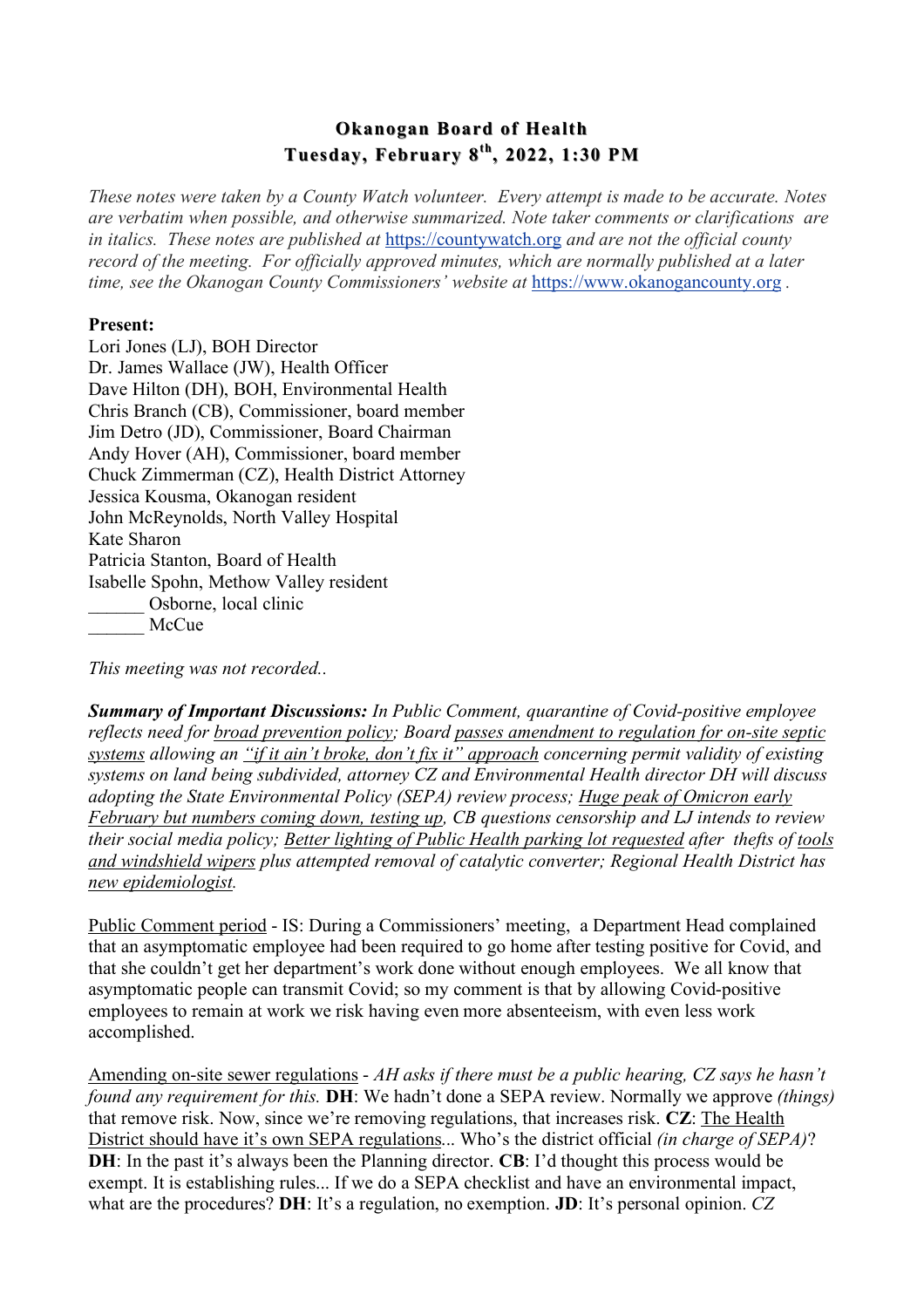*questions why SEPA would be used in a small jurisdiction, says the district first must pass a resolution to adopt this process; this issue wasn't brought to his attention: These things come up as* part of other processes... **CB**: SEPA wouldn't make any difference, nothing to go by to do it. **JD**: There is a problem with people spending up to \$10,000 *(and being told they can't proceed with their plans*). The situation gives way too much oversight and power to people. This is a common sense *(amendment)* that would help the citizens of the County. *AH says they'd have to figure out a mitigation process if septic abnormalities were found, agrees with DH that (existing systems on properties being subdivided) are not categorically exempt. They read code exemptions that would seem to apply, DH says:* There are exemptions to the exemptions. **CB**: ...Are you changing any SEPA section rules? That's where I hang my hat...

*CZ agrees the amendment makes no change if there's no subdivision request; otherwise there's a SEPA process associated with short plat or parcel division:* We're in an "if it ain't broke, don't fix it" situation... If in the course of a subdivision *(the septic)* is determined *(defective)*, then you have to replace it... Who's going to be upset with the Health District for adopting this regulation? ...It comes down to whoever owns the property being happy or unhappy they have to replace their onsite system. *The amendment resolution is passed unanimously. CZ nevertheless pursues the issue of the SEPA checklist, suggesting the discussion include DH as well as the Planning director. CB says some don't understand when their systems must be permitted:* If you have a short plat it must be permitted already. **CZ**: *(Deputy Prosecutor)* Gecas says there will be sections removed from County Code and citizens will be directed to the Health District. The Planning Director is involved also... Now on the website there's a lot of unnecessary information on septics. The new regulation (130.010) states "Sewage disposal/on-site sewage system permits are required by the Health District... New owners must obtain a site analysis with County Planning Dept. before going to the Health District." *CB says County Code dates from the '70s, needs re-vision. Public Health was, until 1983, a department of the county. CB wants things easier for landowners who, in turning work over to a surveyor, are often not informed of the legal process. Regarding the Health Dept./Health District issue, says: The Legislature changes and takes control of things, contributing to the sense that (the counties) can't take care of business. We need to say "Leave us alone, don't take over. It's also the standpoint of WSAC (State association of counties). Brief reference to the Hearing Examiner, charged with permit decision appeals, by CB: If we get everything straight, maybe no* one will appeal." *CZ urges board members to add "district" to "Okanogan Public Health" so the name becomes "Okanogan (Public) Health District", indicating it's a separate entity from the County.*

Health Official's Update - **JW**: ...Omicron was up last meeting, now it has peaked. *(As expected)* it was more contagious, and presented more break-through cases and re-infections, with worse impacts on individuals not vaccinated, but fewer hospitalizations... We're doing more testing than ever before but still not enough. Though infrastructure for reporting has improved it's hard to maintain accuracy. Health systems are collaborating, sharing resources, but still having staff shortages and transferring difficulties. *He says schools are doing a good job. The numbers, after rising from 75 (per 100,000) in December to 323 in January, and at some point attaining 2,800, the fastest rise ever in a 14-day period: are down to 1,248. He warns against "lightening up" on prevention too early, urges consistency across businesses and schools, says HR departments have received guidelines. A caller asks if tests are available in retail, JW says they're sold within hours or minutes. LJ has received 6,000 which will go out to the public.* **CB**: We've had lots of feedback– some people feel they're being censored. Is that good or bad? Is it better to have conversations take place? We all *(inaudible)* a lot of people who believe things contrary... **LJ**: The only thing we're putting out is numbers and mass vaccination information. We will review our social media policies. Haven't had the opportunity to do that. As a public service we're probably one of the most followed. *JD quotes the Idaho governor whose constituents are the least vaccinated and the least masked "because they don't trust government." The caller asks what treatments are available, JW*